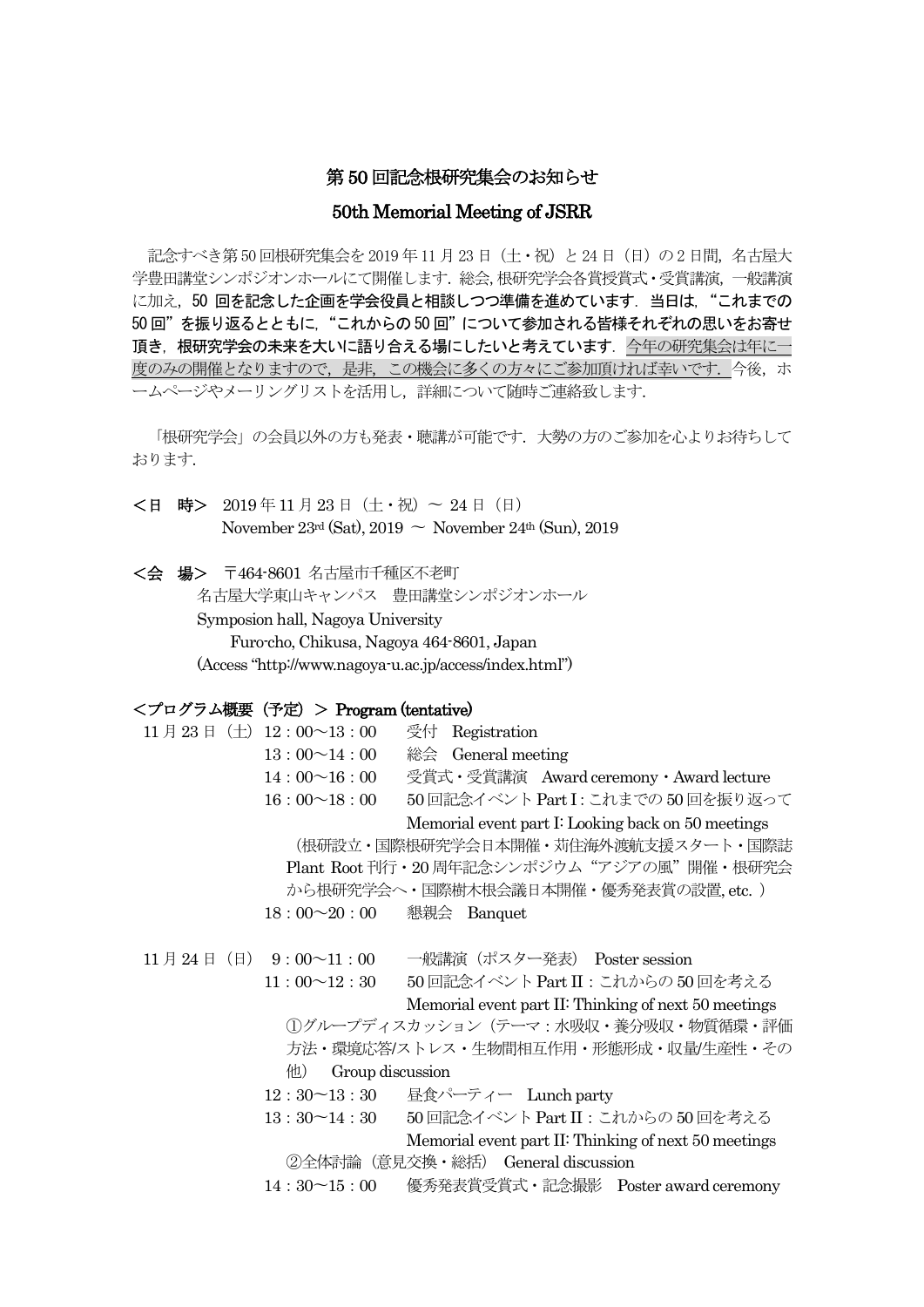# 【詳細は随時, 根研究学会 HP (http://www.jsrr.jp) に掲載します】 Updated information will appear in http://www.jsrr.jp

|                     | 参加費                       | 懇親会費 (1日目)                | 昼食パーティー (2日目) |  |
|---------------------|---------------------------|---------------------------|---------------|--|
|                     | Registration              | Banquet                   | Lunch party   |  |
| ·般会員                | $5,000$ 円                 | $4,000$ 円                 | 1,000円        |  |
| General members     | $\boldsymbol{\Psi}$ 5,000 | $\frac{1}{2}4,000$        | $\yen 1,000$  |  |
| 一般非会員               | 7,000円                    | 4,000円                    | $1,000$ 円     |  |
| General non-members | ¥ 7,000                   | $¥$ 4,000                 | $\yen 1,000$  |  |
| 学生会員                | 無料                        | $2,000$ 円                 | 1,000円        |  |
| Student members     | Free                      | $\boldsymbol{\Psi}$ 2,000 | $\yen 1,000$  |  |
| 学生非会員               | 7,000円                    | $2,000$ 円                 | 1,000円        |  |
| Student non-members | ¥ 7,000                   | $\yen 2,000$              | $\yen 1,000$  |  |

#### <参加費・懇親会費> Registration fee

## <参加・研究発表の申し込み締め切り> Registration for participation and presentation

\*2019年10月25日 (金) ★この日までの申込者には50回記念マグカップを差し上げます。 Please send "Registration Form" by email with the title of "Registration for JSRR Meeting" or fax (Deadline for registration: Oct.  $25<sup>th</sup>$ ,  $2019$ ).

一般発表はポスター発表形式のみです.

参加・研究発表のお申し込みは下記の「第 50 回記念根研究集会 参加申込書」に必要事項を記入 し, 電子メール (mnakata@agr.nagoya-u.ac.jp) または Fax (052-789-4222) にてお送り下さい. 電子メールの表題は「根研究集会参加登録」として下さい. 「根研究学会」の会員以外の方も、発表可能です.

## <発表形式> Type of presentation is poster only.

研究発表はポスター発表形式のみです.

#### <講演要旨の提出締め切り> Submission of Abstract

 $*2019 \n\equiv 11 \n\equiv 8 \n\equiv (\n\Leftarrow)$  Deadline for abstract: Nov. 8th, 2019 MS-WORD で作成した講演要旨原稿を電子メールの添付ファイルで送ってください. 電子メー ルの表題は「根研究集会要旨原稿」として下さい.

電子メール送り先:mnakata@agr.nagoya-u.ac.jp

Please send abstract as MS-WORD file to mnakata@agr.nagoya-u.ac.jp with the title of "Submission of abstract for JSRR Meeting".

## <講演要旨の書き方> (A4 半ページ) Abstract form

- \*根研究学会ホームページから要旨様式をダウンロードできます (http://www.jsrr.jp/abstract\_form.doc).
- 1.A4 版1ページに,上3.5cm,下16.0cm,左右2.5cm ずつの余白を取る(A4半ページになる). One page of A4 size paper, with margins (top: 3.5 cm, bottom: 16.0 cm, right and left 2.5 cm for each). The printing area is around half of A4 size paper.
- 2. 冒頭にタイトル・講演者名・所属・連絡先(電子メールアドレス)を記載した後, 1行あけて 本文を書く.

Type the title, author(s), affiliation, email address and then abstract sentences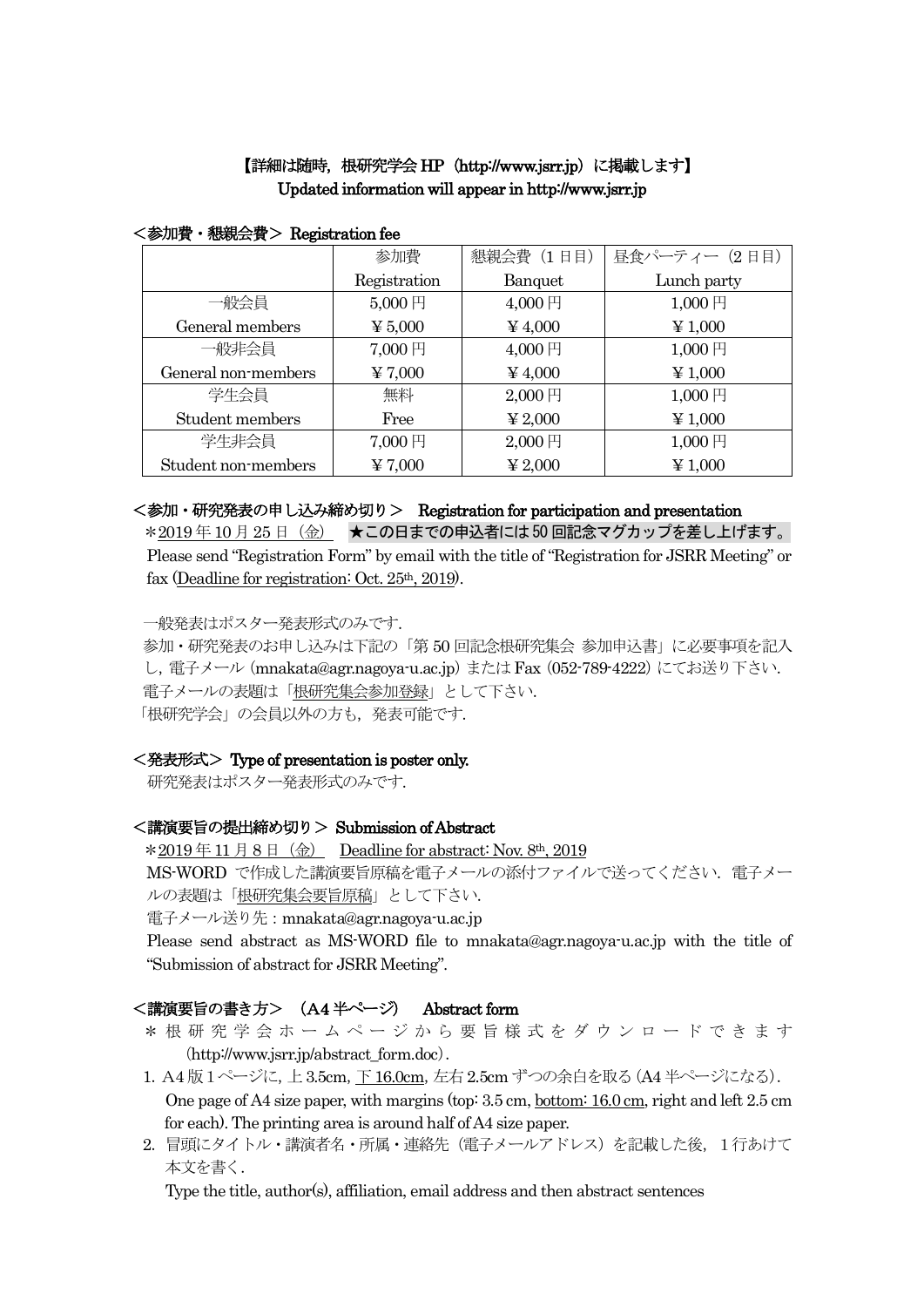- 3. タイトル:ゴシック系あるいは明朝系の太字・10 ポイント・センタリング (中央寄せ) Use 10-point Gothic (Helvetica, Arial) or Bold Times font with centering for the title.
- 4.講演者名・所属・連絡先:明朝系・10 ポイント・センタリング.連絡先(電子メールアドレ ス)は括弧に入れる.

Use 10-point Times font (e.g., MS Times New Roman) 10-point, centering for the name(s) of author(s), affiliation and corresponding email.

5. 本文: 明朝系· 9ポイントを目安にする. Type the abstract sentences with 9-point Times font.

#### <交通> Transportation

「名古屋駅」方面から 地下鉄東山線「本山」駅下車 名城線右回り乗り換え「名古屋大学」駅下車 所要時間:約25分 From Nagoya Station: Take the Subway Higashiyama Line to Motoyama Sta., then transfer to the Subway Meijo Line to Nagoya Daigaku Sta. (about 25 minutes).

「中部国際空港・セントレア」方面から 名鉄空港線「中部国際空港」駅より名鉄本線「金山」駅下車 地下鉄名城線左回り「名古屋大学」駅下車 所要時間:約60 分 From Centrair (Central Japan International Airport): Take the Meitetsu Line to Kanayama Sta., then transfer to the Subway Meijyo Line to Nagoya Daigaku Sta. (about 60 min.).

## <参加・発表申込,講演要旨提出,問い合せ先> Submission/contact address

第50 回記念根研究集会実行委員会

山内 章(名古屋大学大学院生命農学研究科)

犬飼義明・仲田麻奈・井成真由子(名古屋大学農学国際教育研究センター) 平野恭弘(名古屋大学大学院環境学研究科)

E-mail: mnakata@agr.nagoya-u.ac.jp / FAX:052-789-4222 / TEL:052-789-4240 お申し込み後,3 日以内に確認の連絡が届かない場合は仲田までお問い合わせください.

50th Memorial Meeting of JSRR secretariat

Mana Nakata

International Center for Research and Education in Agriculture (ICREA), Nagoya University Furo-cho, Chikusa, Nagoya 464-8601, JAPAN

E-mail: mnakata@agr.nagoya-u.ac.jp / Fax: 052-789-4222 (+81-52-789-4222)

TEL:052-789-4240 (+81-52-789-4240)

If you have no news three days after your registration, please contact us.